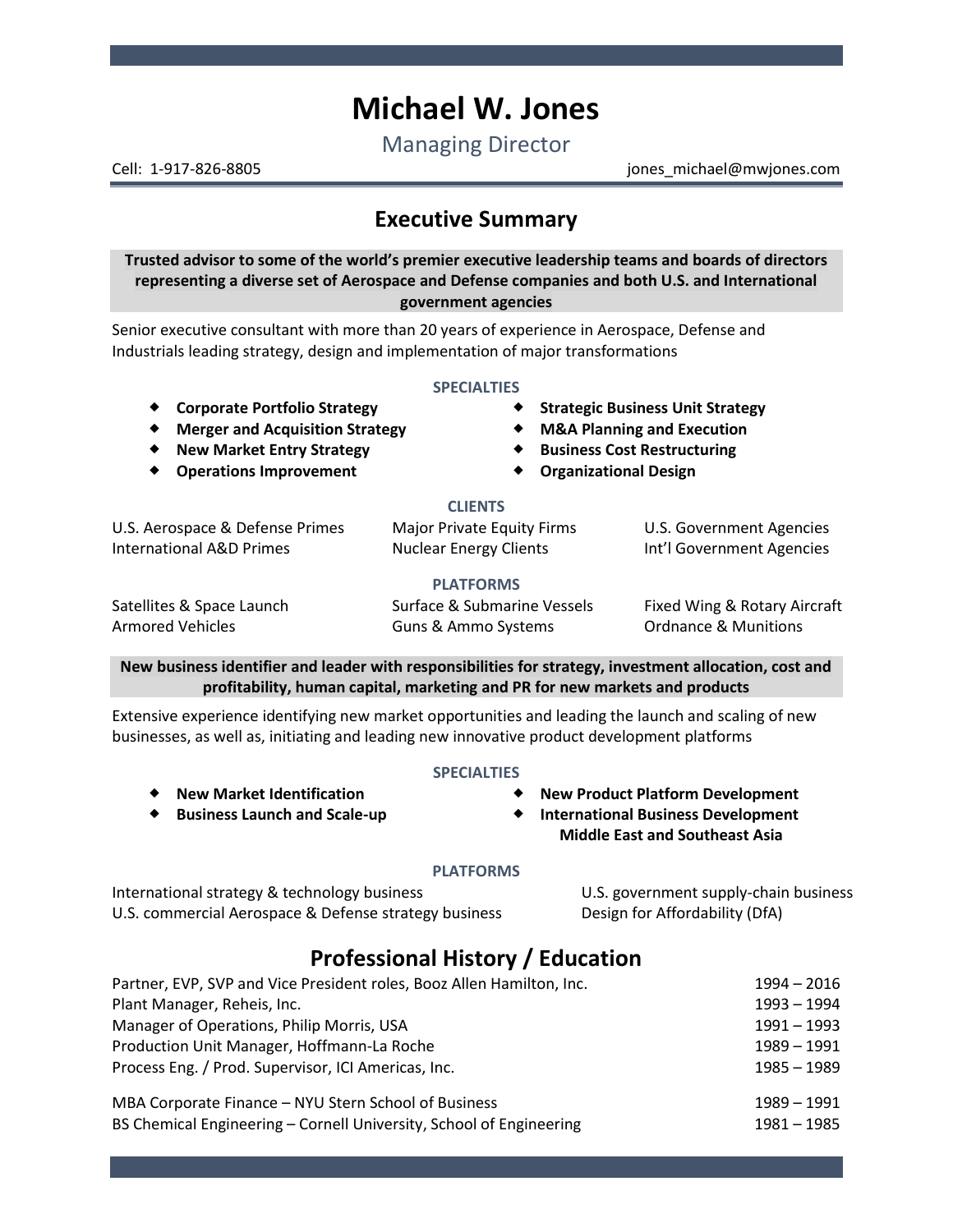# **MICHAEL W. JONES – SAMPLE CLIENT ENGAGEMENTS**

Mr. Jones is Founder and Managing Director of MW JONES & COMPANY INC based in Reston, Virginia. Currently, Mr. Jones is establishing and scaling MW JONES & COMPANY's market entry into the U.S. Aerospace, Defense and Industrials (ADI) market segments focusing on Strategy, Business Restructuring, Operations Improvement and Advanced Analytics.

# *Corporate Portfolio Strategy*

- For a major satellite prime, Mr. Jones led a team that evaluated five year trends in core and peripheral markets to assess competitive positioning across the space value-chain and made recommendations to adjust markets, investments and competitive positioning.
- For a major tracked-vehicle prime, Mr. Jones led a team that analyzed market trends, competitive positioning and buying behaviors within the Department of Defense (DoD) and internationally which resulted in a centers-of-excellence cost structure centered around major vehicle components/systems (e.g., transmissions, turrets, drive trains, etc.).
- For a major satellite prime, Mr. Jones led a team that analyzed market trends, competitors and buying behaviors within the DoD and Intelligence markets for its System Engineering and Integration (SE&I) businesses which resulted in detailed valuations of major targets and alternative moves.

# *Strategic Business Unit (SBU) Strategies*

- For a U.S. supplier of enriched-uranium, Mr. Jones led a team that analyzed market trends, competitors and buying behaviors within the commercial nuclear market to develop value creation opportunities and alternative capital structure arrangements. As part of this strategy, Mr. Jones analyzed an innovative new centrifuge product, market demand, and global Separative Work Unit (SWU) pricing to recommend alternative Return on Invested Capital (ROIC) profiles.
- For a major supplier of tactical missiles, Mr. Jones led a team that evaluated the value chains of Unmanned Aerial Vehicles (UAV) and high-energy laser markets to discern competitive positioning, value creation opportunities and the potential to leverage existing organic capabilities and technology investments to create competitive advantage in these two emerging markets.

# *Merger and Acquisition Strategy*

- For a major shipbuilding prime, Mr. Jones led a team that analyzed the U.S. military ship building industrial base and developed the acquisition framework and target screening of major players to discern best value acquisition targets.
- For a major private equity firm, as part of pre-acquisition due-diligence, Mr. Jones led teams that performed programmatic risk assessments and validated pricing to create risk adjusted scenarios for target acquisitions. Mr. Jones has supported several major private equity firms on more than 50 acquisition deal teams.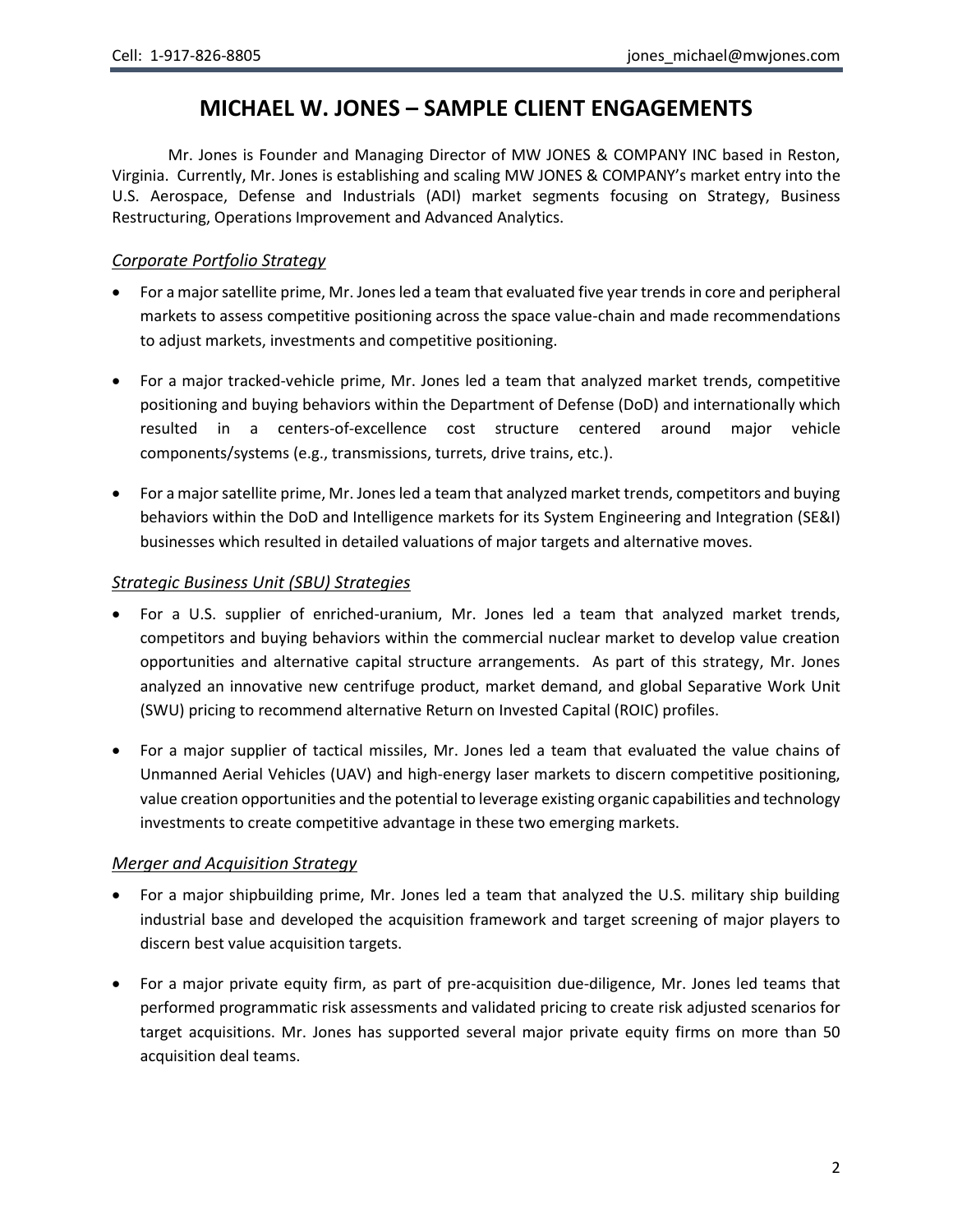# *M&A Planning and Execution*

- Designed and implemented an innovative cost restructuring program for two major nuclear weapons production sites within the Department of Energy (DOE) / National Nuclear Security Administration (NNSA) complex to significantly reduce future Operations and Maintenance (O&M) spending (~\$3.3 billion) using a post-merger value-creation framework to create one-site economics across both sites. Total value of the contract award was \$23 billion, if all options executed.
- For suppliers of U.S. National Security launch services, Mr. Jones designed and implemented a major post-merger integration plan that dramatically reduced the combined cost structure by \$850 million of two major space launch providers in the formation of a new joint venture.
- Mr. Jones led a team that developed the post-integration strategy to successfully integrate Defense Systems and Armament Systems into the broader portfolio of companies for a major defense prime.

# *New Market Entry Strategies*

- Mr. Jones has led multiple engagements for European companies to analyze and screen various U.S. Aerospace and Defense markets for possible market entry points into the U.S. DoD /Intel /DHS market space, e.g., helicopters, electro-optical sensors, UAV's, land combat vehicles, NCBR.
- For a major U.S. aerospace prime that produces U.S. military helicopters and commercial helicopters, Mr. Jones led a team that analyzed possible international market expansion opportunities, prioritized those options and developed strategic investment plans to successfully launch international sales into new markets.

# *Business Cost Restructuring*

- Mr. Jones designed and implemented an innovative "Design for Affordability" (DfA) cost reduction program for the VIRGINIA class fast-attack submarine, to significantly reduce both acquisition costs (\$3.8 billion) and construction cycle times (40%) on Block III boats.
- For an international prime, Mr. Jones led a team to vastly improve overhead costs and direct labor performance on a first of a kind nuclear submarine program using the DfA platform.
- Mr. Jones designed, built and led multi-year Strategy-Based Transformations (SBT) with various prime contractors faced with declining volumes and / or competitive pricing. Change agendas included plans and strategies to impact performance of direct labor productivity, overhead cost structure, capital investment, and support labor. For example:
	- \$1 billion net savings for the prime contractor of Aegis-destroyers;
	- \$2 billion net savings for the prime contractor of nuclear submarines;
	- \$1 billion net savings for the prime contractor of helicopters; and
	- \$1 billion net savings for the prime contractor of fixed-wing fighter aircraft.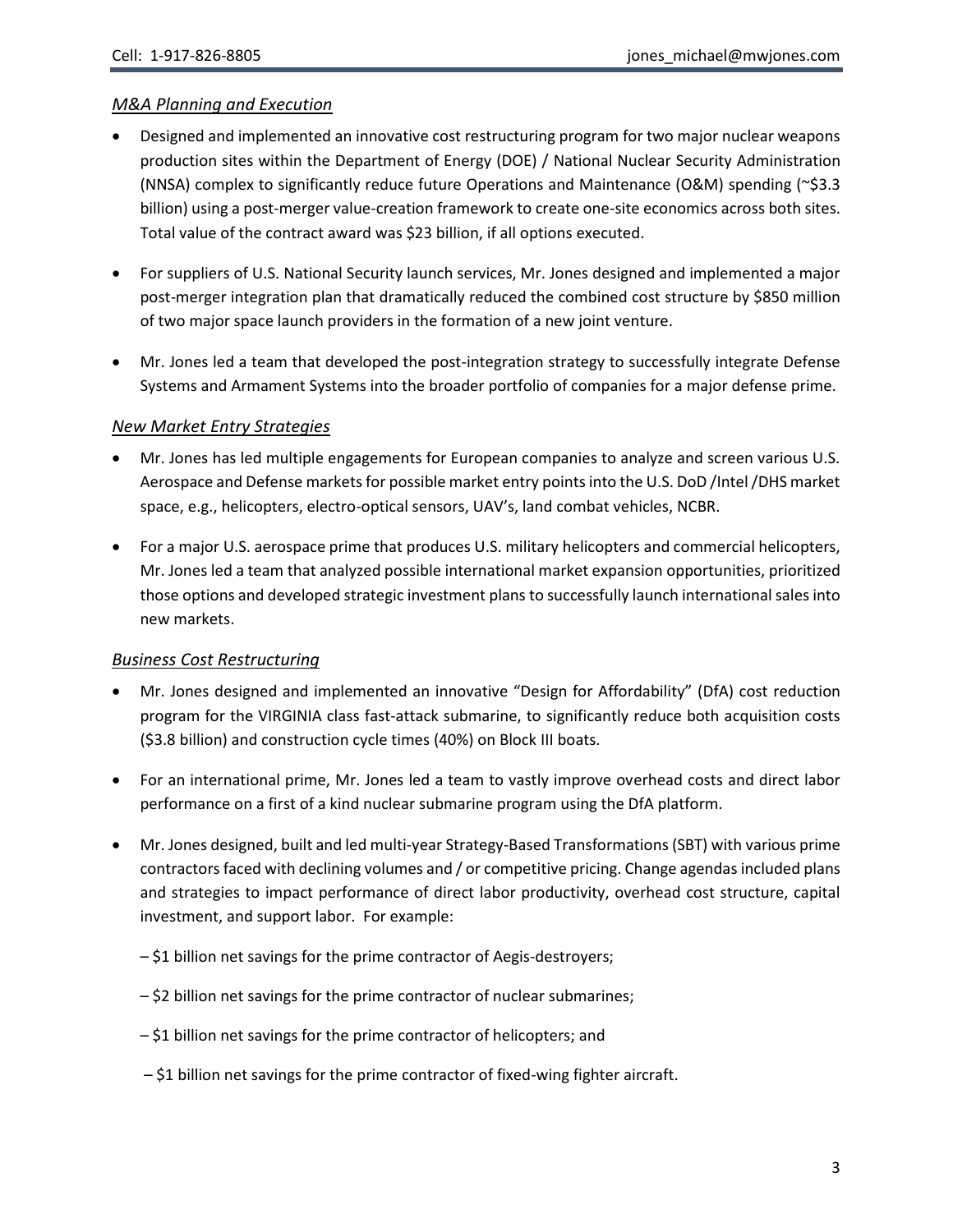#### *Operations Improvement*

- For the Department of the Navy, Mr. Jones led a team supporting N8 in a comprehensive review of the Navy's requirements process focused on future readiness (N7), current readiness (N4), and Science and Technology (S&T) accounts (ASN RDA) to achieve better program stability.
- For a shipbuilding prime, Mr. Jones led a team that supported an acquisition and Request for Proposal (RFP) submission strategy for a \$200 billion next-generation destroyer program (DD21) for the U.S. Navy – including cost baseline development, should-cost analysis, risk analysis, and modeling to ascertain and formulate trade-space cost envelopes.
- For an international prime, Mr. Jones led a team improving overhead cost and direct labor performance on a first-of-a-kind air warfare destroyer program.
- For shipbuilding primes, reviewed and assisted in interpretation of complete programmatic cost and schedule performance across all phases of new acquisition programs for many platforms, including DDG-51 (multiple contracts), LPD-17, Seawolf, Trident, and Virginia. Fully literate in DoD cost methodologies, Financial Performance Regulations (FPR) and Earned Value Management Systems (EVMS) and approaches.
- On behalf of the Secretary of the Navy, VCNO, ACMC, Mr. Jones led a team that made recommendations on the effectiveness and efficiency of the Materiel Establishment which included NAVAIR, NAVSEA, SPAWAR, NAVSUP, MARCOSYSCOM, PEOs, DRPMs and NAVSEA 08 – encompassed \$54 billion in annual spend and 170,000 employees.
- Mr. Jones conducted industrial base and indirect cost performance reviews on behalf of the U.S. NAVY and made recommendations on indirect cost performance for all 4 Navy public shipyards, 3 NAPEDs, and 14 Warfare Systems Centers.
- For a Prime contractor supporting Aegis Destroyers, Mr. Jones led a team that assessed the industrial base issues related to the cancellation of the Arsenal ship program - minimum workforce levels in production, engineering, production support as well as capacity and overhead implications.
- Mr. Jones conducted several critical industrial base and program performance reviews on behalf of U.S. DoD agencies, National Reconnaissance Office (NRO), Office of Secretary of Defense (OSD), and Space Missile Command (SMC). Industrial base reviews include:
	- U.S. Space industry;
	- U.S. Space industry's Research & Development capabilities and investment profile;
	- U.S. Commercial Space Imaging industry;
	- U.S. Space Launch Industry;
	- "Assured Access to Space"; and

– U.S. Space industry – to determine the cause of cost and schedule growth for the Nation's Military Satellite systems – SIBRS HI, AEHF, GPS II.